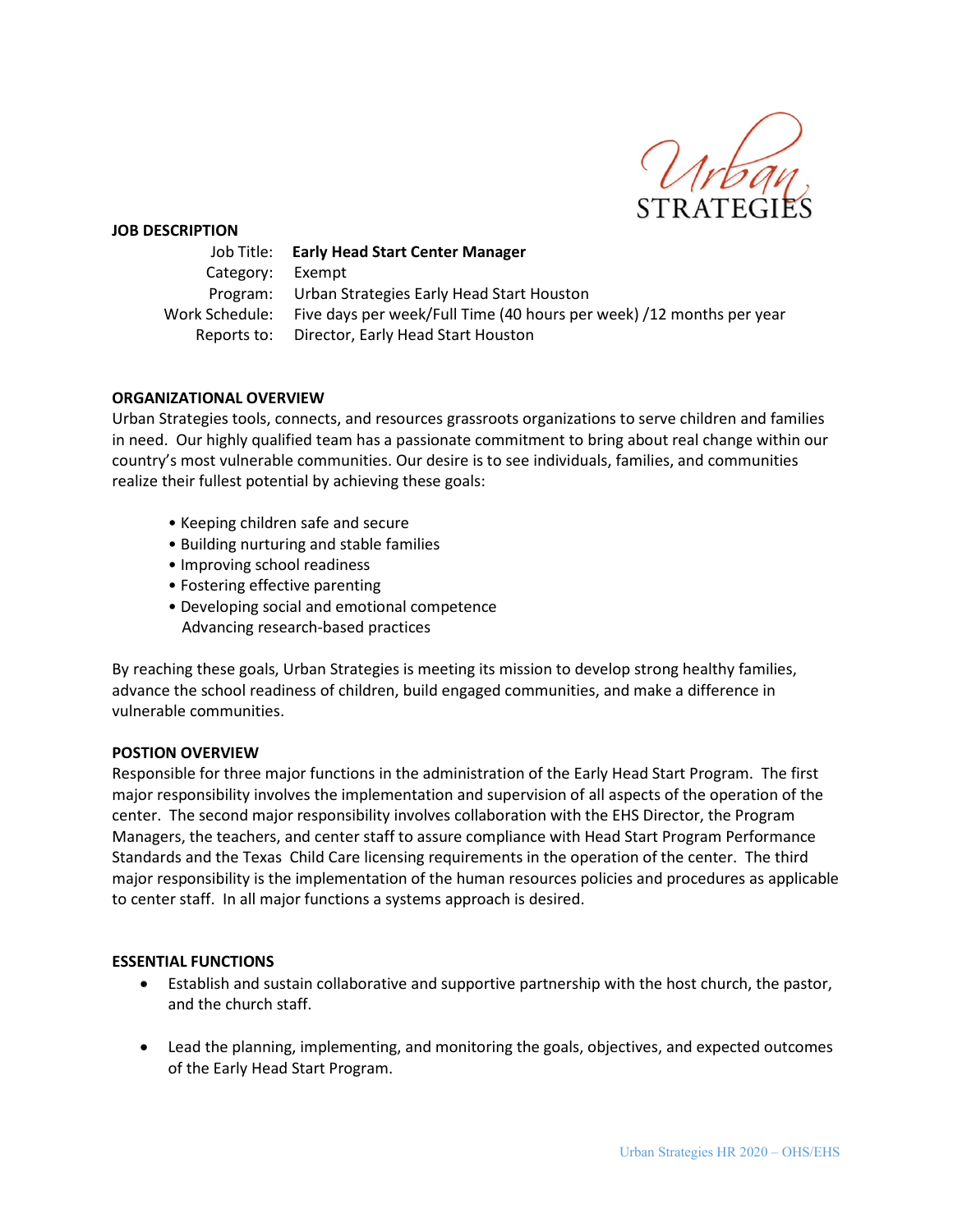- Plan the collection, analysis, and use of data regarding goals, objectives, and expected outcomes and implements continuous improvement strategies.
- Continuously document progress in the achievement of goals, objectives, and expected outcomes and provides a report to the EHS Director.
- Responsible for meeting full enrollment in the program option being implemented.
- Assure that the center is fully equipped with all furniture, materials, and supplies
- Supervise and evaluate all center staff.
- Conduct daily observations of classrooms, offices, kitchen, and playground.
- Responsible for the implementation of the CACFP program, monitoring the daily meal service, documentation, and reporting.
- Assure compliance with daily staff-child ratios and daily attendance.
- Assure the health, safety, cleanliness, and sanitation of indoor and outdoor learning environments.
- Provide training to center staff in all areas of operations of the center.
- Lead the implementation of parent engagement activities in the center to include parent meetings, open house, parent/teacher conferences, home visits, and any meetings and communications with parents regarding referrals and child needs.
- In collaboration with the EHS Director and HR Director, implements personnel policies and procedures inclusive of background checks and hiring, evaluation, compensation, and termination procedures, standards of conduct, staff qualifications and competency requirements, staff health and wellness, and the recruitment and training of volunteers.
- Assist in the development of (1) an employee handbook that summarizes all personnel policies and procedures and (2) a parent handbook that summarizes policies and procedures for the operation of the center and communication procedures.
- In collaboration with the EHS Director develops a training and professional development plan for all center staff, regardless of their program option, that adheres to the Head Start Program Performance Standards.
- Supports the EHS Director in conducting employee orientation inclusive of compensation, benefits, hours of work, expectations, annual calendar, etc.
- Maintains strict confidentiality regarding all personnel actions, legal actions, terminations and non-renewal documents and organizational plans.
- Completes other related activities and duties as assigned.

# **PHYSICAL RESPONSIBILITIES**

Ability to see at normal distances, hear normal conversations and sounds, and use hands and fingers to fill out required forms. Occasional lifting of up to fifty (50) pounds is required and must be able to push/pull up to fifty (50) pounds horizontally. Ability to sit on the floor, bend at the waist, kneel and/or stoop 25% of the time.

The physical demands described here are representative of those that must be met by an employee to successfully perform the essential functions of this job. Reasonable accommodations may be made to enable individuals with disabilities to perform the essential functions if the staff disability does not create an undue risk of injury.